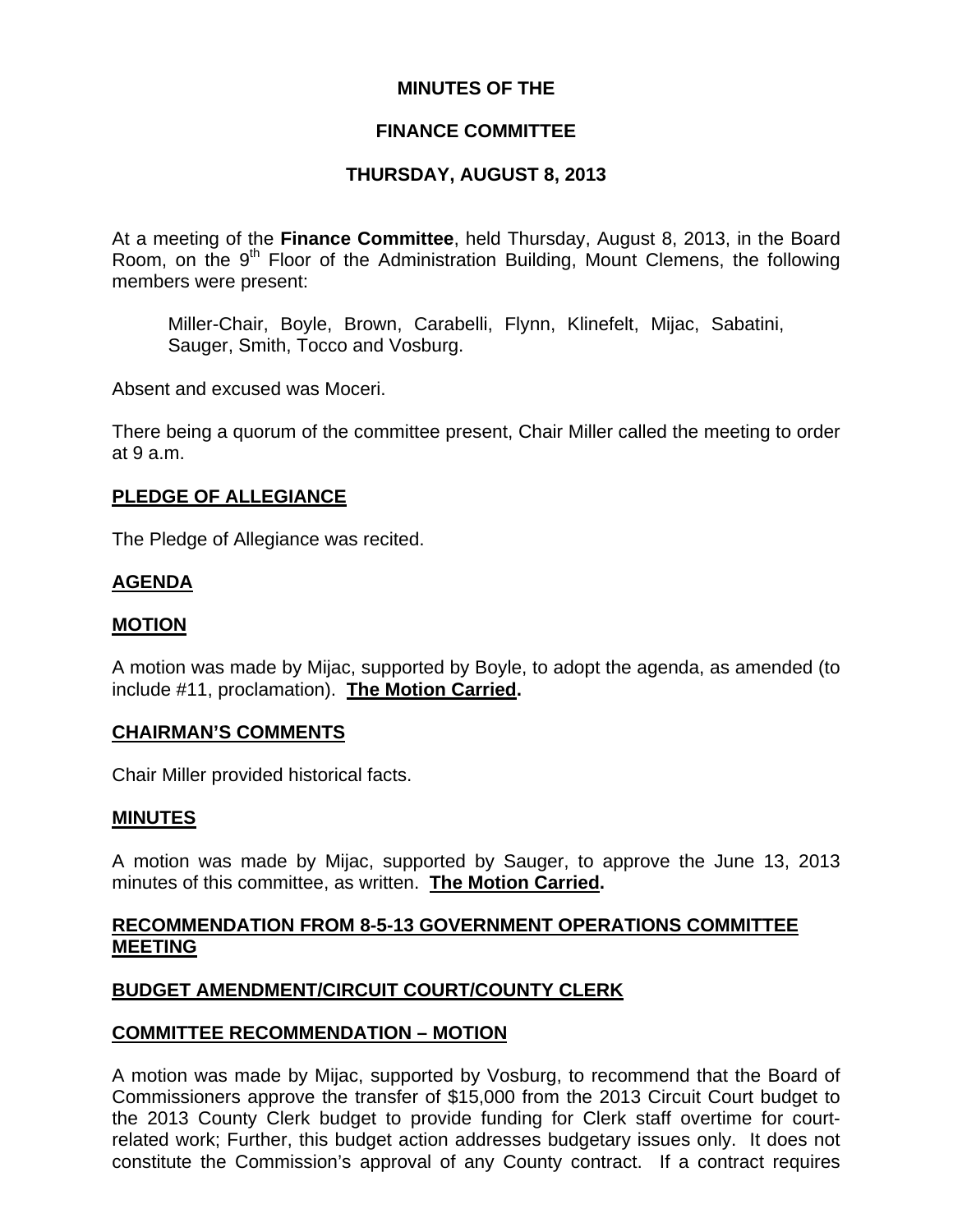Commission approval under the County's Contracting Policy or the County's Procurement Ordinance, such approval must be sought separately; Further, a copy of this Board of Commissioners' action is directed to be delivered forthwith to the Office of the County Executive. **THE MOTION CARRIED.**

# **RECOMMENDATION FROM 8-5-13 GOVERNMENT OPERATIONS COMMITTEE MEETING**

# **QUAD-TRAN CONTRACT RENEWAL/42-1 AND 42-2 DISTRICT COURTS**

Chair Miller noted that correspondence was provided by Judge LeDuc, who was unable to attend, in which he outlined key points for renewing the contract with Quad-Tran.

# **COMMITTEE RECOMMENDATION – MOTION**

A motion was made by Vosburg, supported by Boyle, to recommend that the Board of Commissioners approve a three year contract renewal to Quad-Tran to provide data processing services to the 42-1 and 42-2 District Courts; the cost of this contract for the three year period is a total of \$72,000; additional costs associated with Quad-Tran are as follows: unlimited terminal access, unlimited LEIN access, postage, forms/notices, mail processing and UPS; the Court's total average costs for three years are 42-1 \$133,000 and 42-2 \$149,000; Further, a copy of this Board of Commissioners' action is directed to be delivered forthwith to the Office of the County Executive. **THE MOTION CARRIED.** 

# **QUARTERLY REVENUE AND EXPENDITURE REPORTS FOR JUNE 30, 2013**

Pete Provenzano overviewed the reports and noted that a revised revenue summary sheet was distributed.

The following commissioners spoke: Boyle, Brown and Vosburg.

#### **MOTION**

A motion was made by Carabelli, supported by Tocco, to receive and file the Quarterly Revenue and Expenditure Reports for the period ending June 30, 2013. **The Motion Carried.** 

# **APPOINTMENTS OF LAW FIRMS**

Board Chair Flynn stated that he would like to go into Executive Session to discuss the request to represent the Honorable Richard Caretti.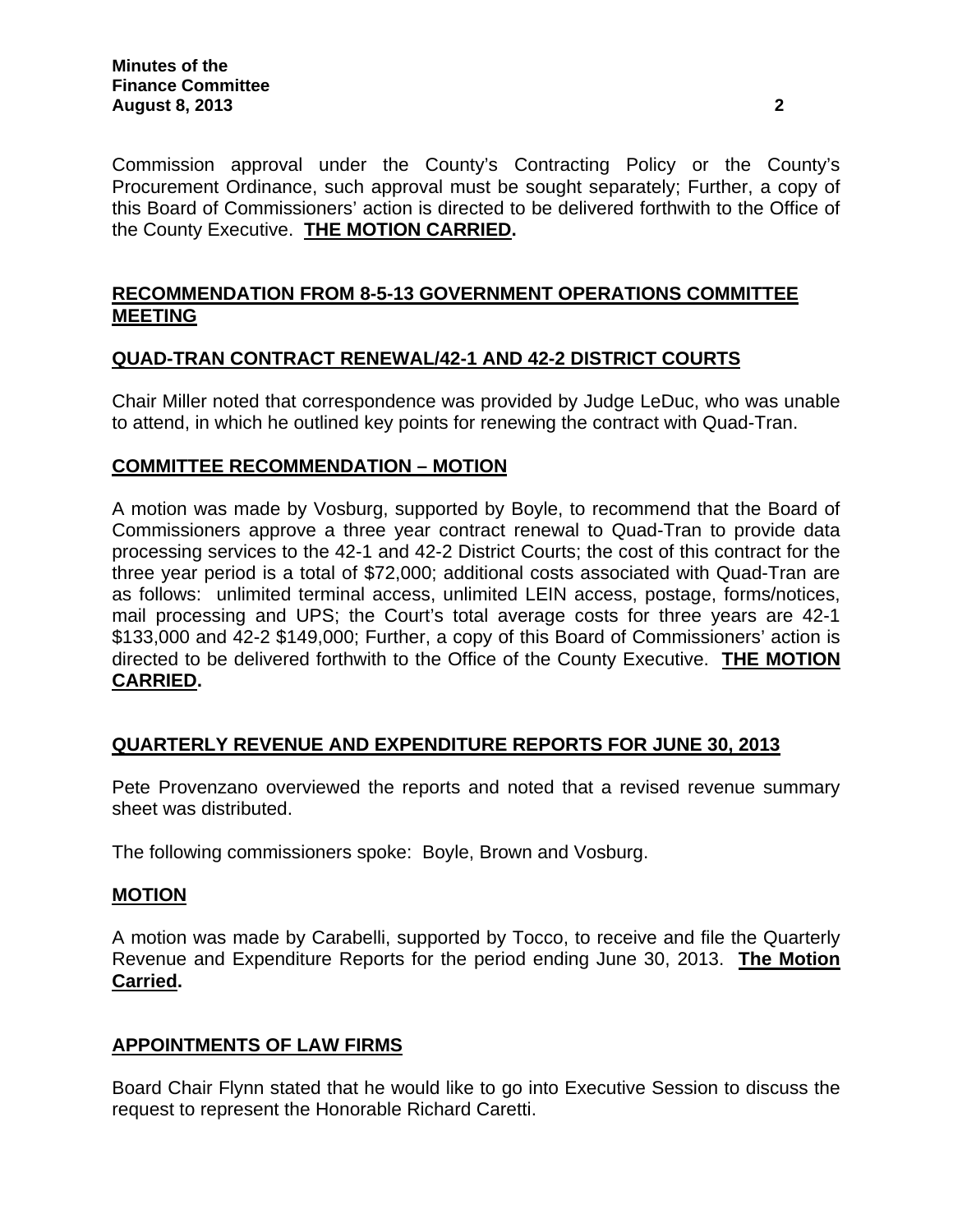Action was taken on the remaining two appointments as follows:

### **COMMITTEE RECOMMENDATION – MOTION**

A motion was made by Carabelli, supported by Vosburg, to recommend that the Board of Commissioners approve the appointments of the following law firms:

Garan Lucow to represent the County in the litigation entitled Jeremy Benjamin Proffitt vs County of Macomb, et al, which is pending in Macomb County Circuit Court and

McConaghy & Nyovich, PLLC to represent the County of Macomb and the Macomb County Sheriff in the litigation entitled Police Officers Association of Michigan and Jacqueline Felix v County of Macomb, et al.

Further, a copy of this Board of Commissioners' action is directed to be delivered forthwith to the Office of the County Executive. **THE MOTION CARRIED.** 

#### **Appointment of Law Firm to Represent Honorable Richard Caretti in the Matter Pending Before the Judicial Tenure Commission**

Board Chair Flynn asked Skip Maccarone, Interim Corporation Counsel, if the request from Judge Caretti is a matter for public discussion or Executive Session. Mr. Maccarone replied Executive Session.

Chair Miller suggested referring this issue to the Full Board meeting that immediately follows and holding an Executive Session then.

# **MOTION**

A motion was made by Brown, supported by Vosburg, to refer this issue to the Full Board meeting. **The Motion Carried.** 

# **ADOPTION OF PROCLAMATION COMMENDING DAN HOEKENGA – RETIREMENT FROM THE MICHIGAN EDUCATION ASSOCIATION (MEA) (OFFERED BY FLYNN AND MILLER)**

# **COMMITTEE RECOMMENDATION – MOTION**

A motion was made by Flynn, supported by Mijac, to recommend that the Board of Commissioners adopt a proclamation commending Dan Hoekenga – Retirement from the Michigan Education Association (MEA). **THE MOTION CARRIED.** 

#### **CORRESPONDENCE**

No correspondence was provided.